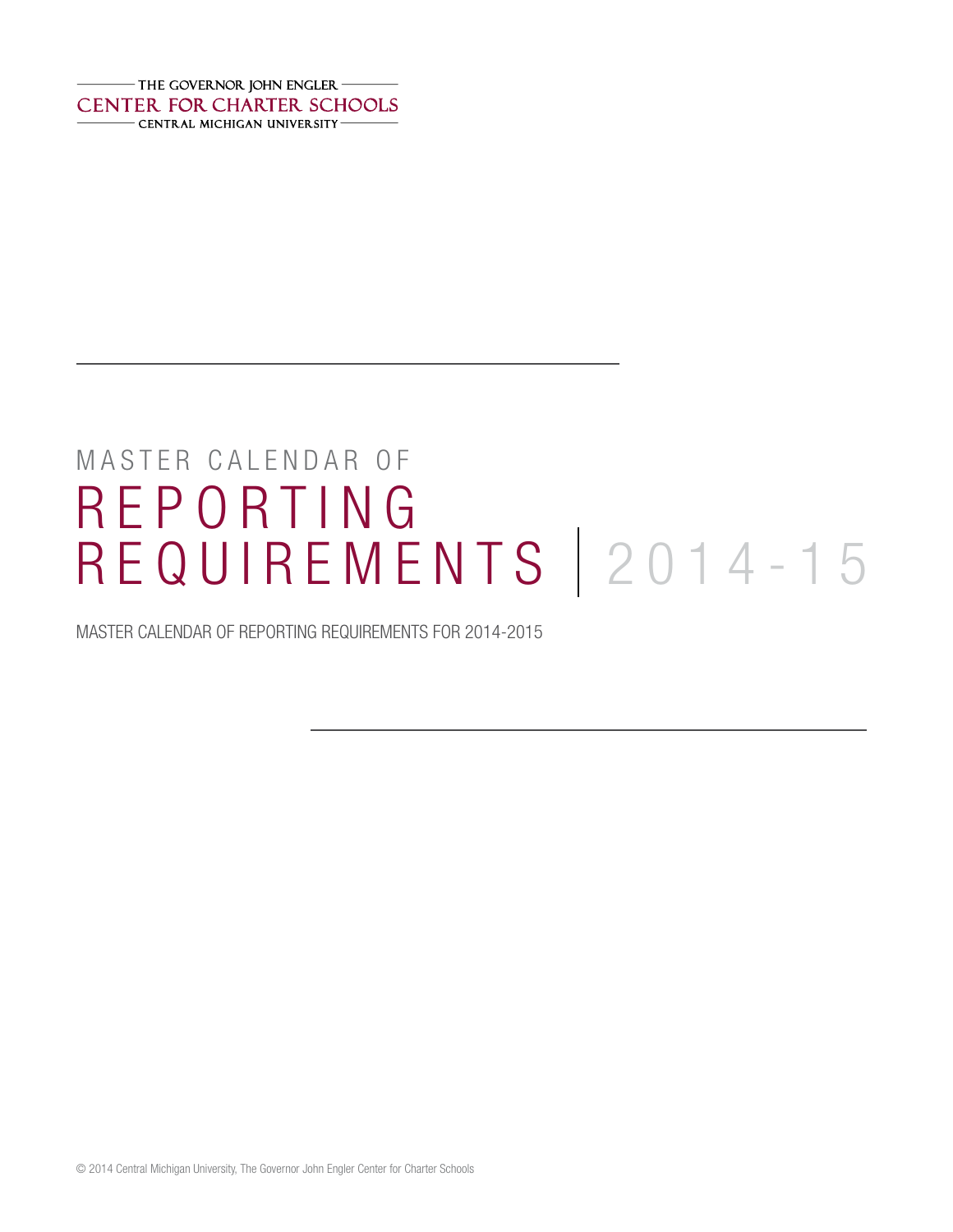# OUR MISSION

To transform public education through accountability, innovation and access to quality education for all students.

## OUR VISION

We envision a diverse and dynamic public education marketplace that fosters academic excellence for all children.

> - THE GOVERNOR JOHN ENGLER -**CENTER FOR CHARTER SCHOOLS** - CENTRAL MICHIGAN UNIVERSITY-

> > The Governor John Engler Center for Charter Schools Central Michigan University Mount Pleasant, MI 48859 (989) 774-2100 <www.TheCenterForCharters.org>

© 2014 Central Michigan University The Governor John Engler Center for Charter Schools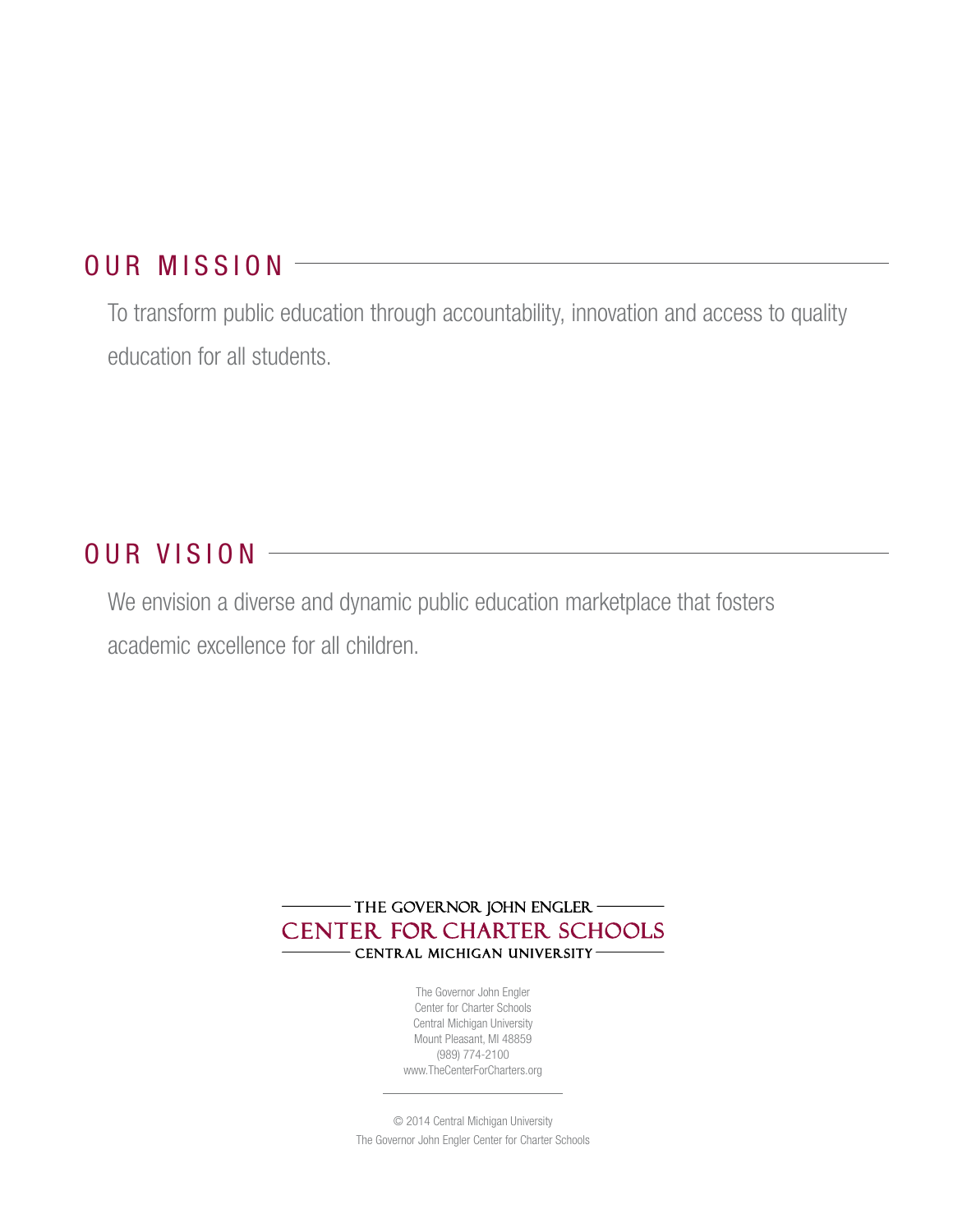

For nearly 20 years since Central Michigan University ("University") began authorizing charter public schools, our team at The Governor John Engler Center for Charter Schools ("Center") has worked to streamline the regulatory reporting process for the schools with whom we partner. Simplifying the reporting process means schools have more time to devote to living their mission and preparing students academically for success in college, work and life.

We are pleased to provide you with the 2014-2015 Master Calendar of Reporting Requirements ("Calendar"). The Calendar is designed to help anticipate and plan the work to complete the Academy's reporting requirements as efficiently as possible. Consistent with previous Calendars, the Calendar continues to include document and submission details for state, federal and University submission requirements found in Schedule 7e: Methods of Pupil Assessment of the Charter Contract, as well as documents due within a specified number of days following Academy Board action or other occurrences.

The Calendar is also color-coded into two categories:

- State/Federal-Required or General Reminder
- University-Required

In conjunction with the Calendar, the Center has developed Notes that provide additional information for specific submissions (see page 11). A form-numbering system is cross-referenced throughout the Calendar. In addition to the user-friendly "Quarter At-A-Glance" Calendar, the Center continues to offer an expanded online version that includes more interactive details. Users can hover over each item for additional information to assist in the submission process, as well as direct links to all of the forms and sample templates referenced throughout the Calendar. As always, the Calendar remains available for downloading directly into Microsoft Outlook through our website, www.TheCenterForCharters.org.

As your partner, we are committed to making the Calendar as helpful and user-friendly a tool as possible. We value any feedback you may have on how we can simplify the regulatory process. Please contact either your Center-assigned Academy Lead or Amy Van Atten-Densmore, Director of School Operations, for further clarification or assistance. Together, we can transform public education by preparing students academically for success in college, work and life.

Sincerely,

Cindy Schumacher

Cindy Schumacher Executive Director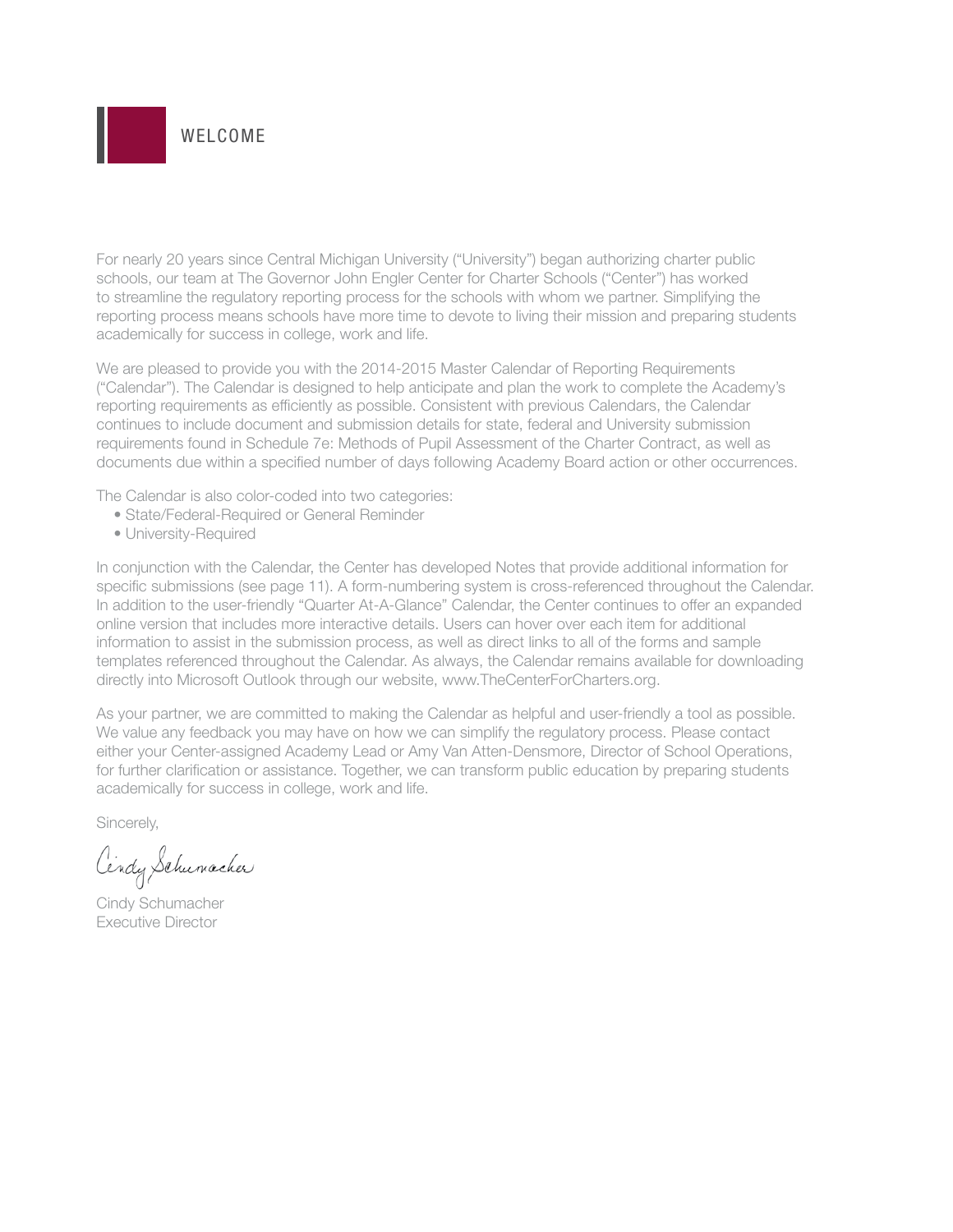The Center is distributing this year's Calendar later than usual in large part due to the lack of clarity surrounding the future of the state's assessment system. Consequently, we have established tentative testing windows for Measures of Academic Progress® ("MAP") and Performance Series® ("PS") and will adjust accordingly when additional information is available from the state.

During the preparation of the Calendar, the Center determined that three (3) items were no longer necessary, two (2) items needed to be changed, and one (1) item was added – but the additional submission only affects those schools that are in their first or second year of operations.

The changes in this year's Calendar are as follows:

#### *The following submission items have been REMOVED from this year's Calendar:*

- Assessment Coordinator Verification Winter
- MME Make-Up Window

The State no longer has differentiated "make-up" time. The make-up window is included within the current window.

• **EXPLORE®** and PLAN<sup>®</sup> Data File Submission This submission requirement has been eliminated; the Center will receive the data directly from ACT.

#### *The following submission items have been CHANGED in this year's Calendar:*

- 2015 EXPLORE<sup>®</sup> and PLAN<sup>®</sup> Testing Window (Grades 9 and 10) The Center no longer requires academies to test the eighth-graders on the Explore test. A separate correspondence from the Center was recently distributed providing additional information on this topic.
- MAP and PS Schedule Spring

The Center removed "and Preliminary Enrollment Form" from this submission requirement.

#### *The following item is NEW to this year's Calendar (but only affects schools in their first or second year of operation):*

### • Preliminary Head Count Form – Supplemental Count.

The Center developed this form as a mechanism to track the actual pupil count on the Supplemental Count day just as the Center requires in the fall. The Center uses these initial enrollment numbers for internal reporting and verification purposes.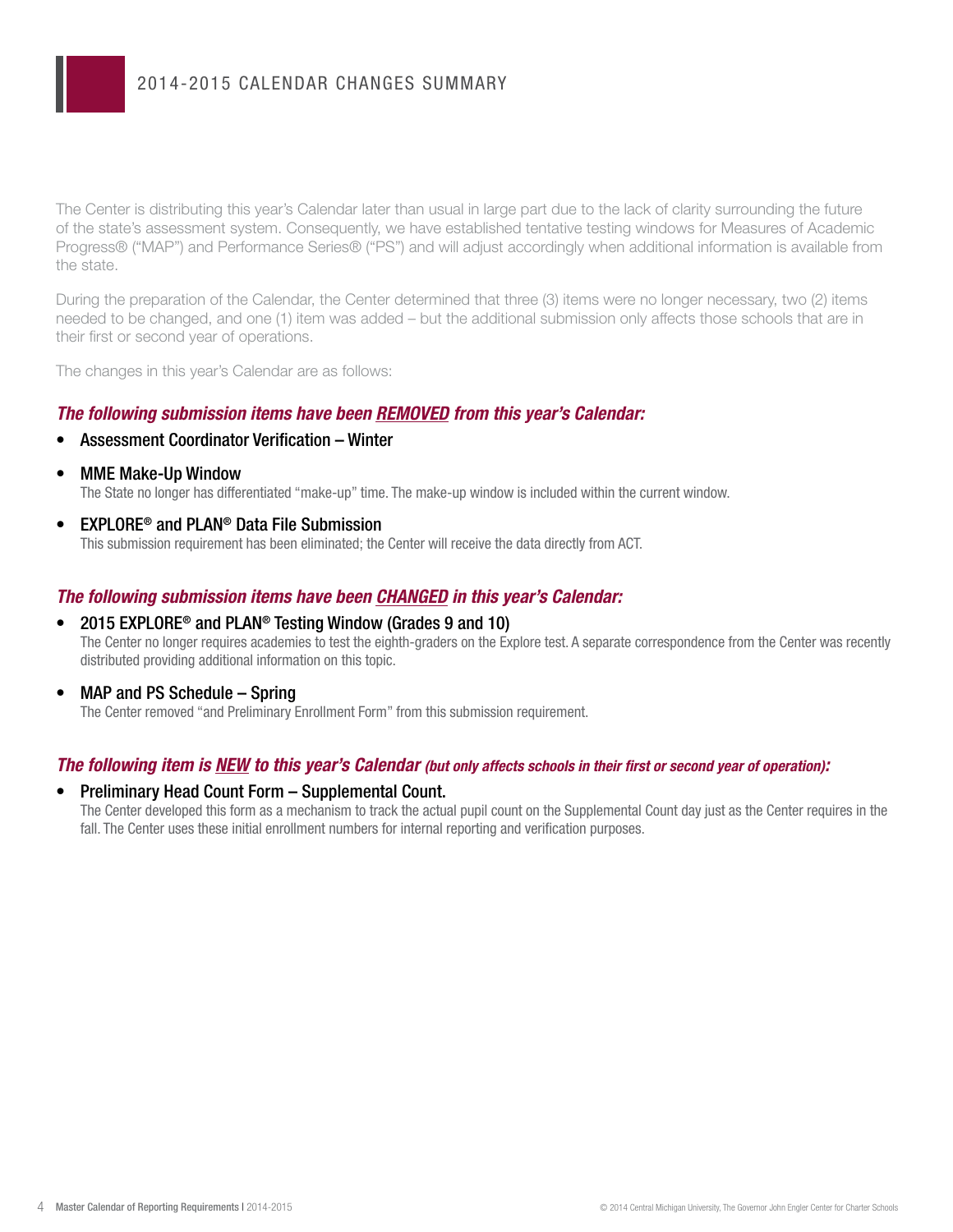| <b>DUE DATE</b>                        |         | <b>N</b> CENTER DOCUMENT SUBMISSION                                                                                                                                                                                                                                                    |
|----------------------------------------|---------|----------------------------------------------------------------------------------------------------------------------------------------------------------------------------------------------------------------------------------------------------------------------------------------|
| July 23, 2014                          |         | $\square$ 2014-2015 Board-Approved Annual Calendar of Regularly Scheduled Meetings $\bullet$ MCL 15.265<br>Submit to: The Center via AOIS - Document Submission Tool ("DST") (Sample Template C1)<br>□ 2014-2015 Board-Approved School Calendar/School Day Schedule MCL 380.1284a)     |
|                                        |         | Submit to: The Center via AOIS - DST                                                                                                                                                                                                                                                   |
| July 31, 2014                          | $\perp$ | 2013-2014 4th Quarter Financial Statements <sup>®</sup><br><b>Submit to:</b> The Center via AOIS - DST (Sample Template F1)                                                                                                                                                            |
| August 19, 2014                        |         | <b>Deadline for the 2013-2014 Annual Education Report Posting (in order to meet Federal No Child</b><br>Left Behind posting requirements) (refer to: http://www.michigan.gov/documents/mde/08.06.13 Updated AER due date final 430470 7.pdf<br>No submission to the Center is required |
| August 20, 2014                        | ⊔       | Academy Roles Verification Application ("ARVA") <b> S</b><br>Submit to: The Center via AOIS - DST                                                                                                                                                                                      |
| September 1, 2014                      |         | 2014-2015 School Improvement Plan <i>(MCL 380.1277</i> )<br>No submission to the Center is required<br><b>Submit to:</b> MDE's Office of Field Services ("OFS") (see MDE's website at <i>www.advanc-ed.org/mde</i> )                                                                   |
| September 3, 2014                      | Ц       | <b>Measures of Academic Progress® ("MAP") and Performance Series® ("PS") Schedule</b> – Fall<br><b>Submit to:</b> The Center via AOIS - DST (Form A1)                                                                                                                                  |
| September 8, 2014 -<br>October 9, 2014 |         | <b>MAP and PS</b> - Fall Testing Window<br>No submission to the Center is required                                                                                                                                                                                                     |
| September 10, 2014                     | $\perp$ | <b>Board Member Nomination Materials <math>\Phi</math></b> – for consideration at the December 9, 2014, University Board<br>of Trustees meeting<br><b>Submit to:</b> The Center - specific submission information provided separately                                                  |
| September 18, 2014                     |         | <b>University Board of Trustees Meeting</b>                                                                                                                                                                                                                                            |
| October 1, 2014                        |         | $\Box$ Financial Account Signatory Card $\odot$<br><b>Submit to: The Center via AOIS - DST</b>                                                                                                                                                                                         |
|                                        | ⊔       | <b>Annual Nonprofit Corporation Information Update O MOL 450.2911)</b><br>Submit to: The Center via AOIS - DST and Department of Licensing and Regulatory Affairs ("LARA")                                                                                                             |
|                                        |         | <b>2014-2015 General Education and Special Education Student Count Day MCL 388.1606)</b><br>No submission to the Center is required                                                                                                                                                    |
| October 3, 2014                        | ப       | 2014-2015 Preliminary Head Count Form – Fall ⊘<br><b>Submit to:</b> The Center via AOIS - DST (Form C2)                                                                                                                                                                                |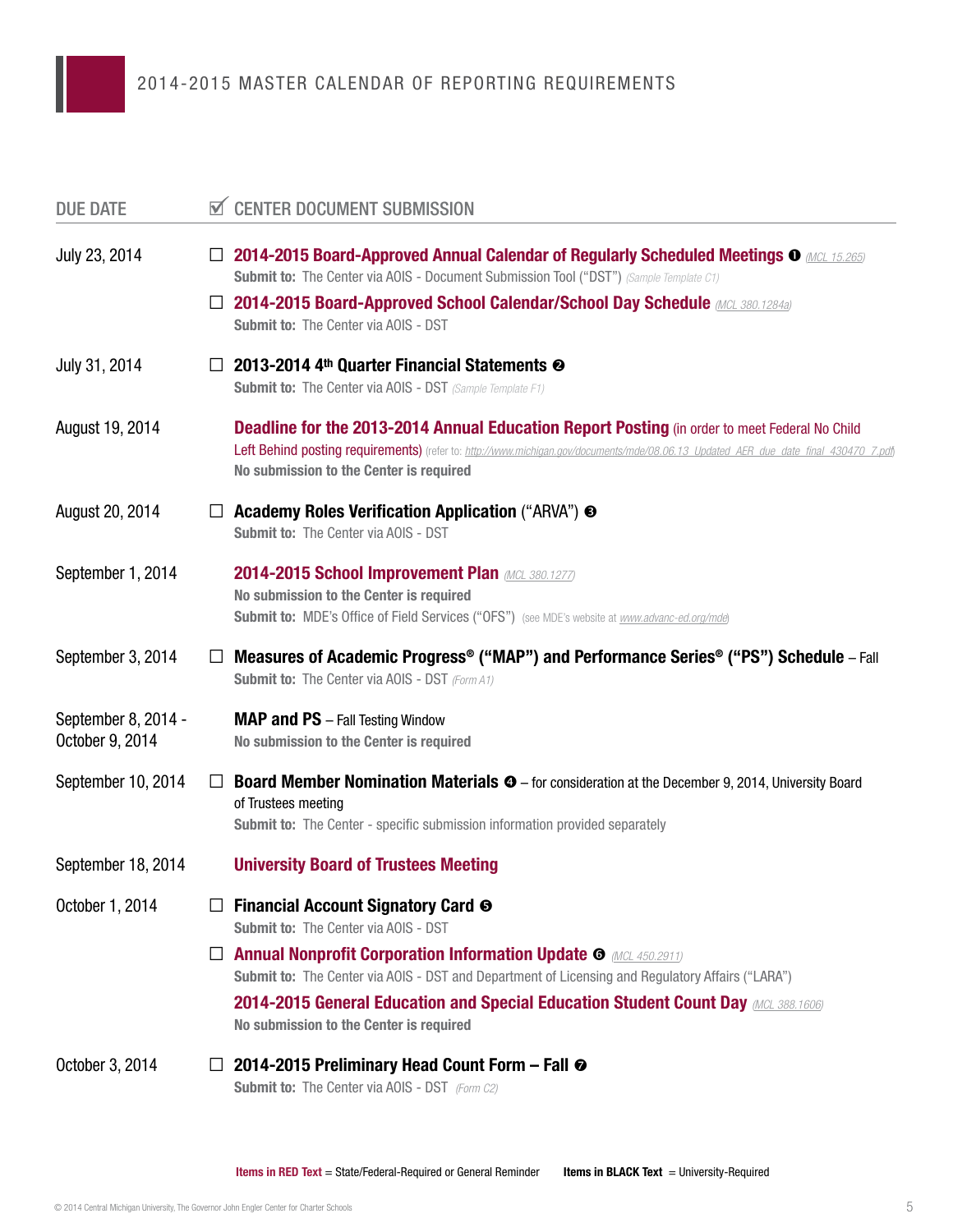| <b>DUE DATE</b>                       |         | <b>CENTER DOCUMENT SUBMISSION</b>                                                                                                                                                                                                      |
|---------------------------------------|---------|----------------------------------------------------------------------------------------------------------------------------------------------------------------------------------------------------------------------------------------|
| October 15, 2014                      |         | <b>Deadline for the Public Presentation of the 2013-2014 Annual Education Report <i>MCL 380.1204a</i></b><br>No submission to the Center is required                                                                                   |
|                                       | $\perp$ | <b>MAP or PS Assessment Coordinator Verification</b> - Fall<br><b>Submit to:</b> The Center via AOIS - DST (Form A3)                                                                                                                   |
| October 31, 2014                      | $\perp$ | 2014-2015 1st Quarter Financial Statements <sup>®</sup><br><b>Submit to:</b> The Center via AOIS - DST (Sample Template F1)                                                                                                            |
| November 1, 2014                      |         | <b>Immunization Records Report @ MCL 380.1177)</b><br>No submission to the Center is required<br><b>Submit to: Local Health Department</b>                                                                                             |
| November 14, 2014                     | $\Box$  | 2013-2014 Board-Approved Audited Financial Statements, A-133 Single Audit,<br><b>Management Letter and Any Other Audit Letters O MOL 388.1618)</b><br><b>Submit to: The Center via AOIS - DST and MDE</b>                              |
|                                       |         | 2013-2014 Board-Approved Response to Audited Financial Statement Findings<br>and Recommendations ®<br><b>Submit to: The Center via AOIS - DST</b>                                                                                      |
|                                       |         | <b>2013-2014 Financial Information Database Data Files <math>\Phi</math> (MCL 388.1618)</b><br>Submit to: The Center via AOIS - DST and Center for Educational Performance and Information ("CEPI")                                    |
| November 21, 2014                     | $\Box$  | <b>Board Member Nomination Materials <math>\Phi</math></b> – for consideration at the February 19, 2015, University Board<br>of Trustees meeting<br><b>Submit to:</b> The Center - specific submission information provided separately |
| December 9, 2014                      |         | <b>University Board of Trustees Meeting</b>                                                                                                                                                                                            |
| December 10, 2014                     | $\perp$ | <b>EXPLORE<sup>®</sup> and PLAN<sup>®</sup> Test Materials Order Form</b><br><b>Submit to:</b> The Center via AOIS - DST (Form A10)                                                                                                    |
| December 31, 2014                     |         | <b>Online Qualifying Statement <sup><i>D</i></sup> <i>MCL 141.2303</i></b><br>No submission to the Center is required<br><b>Submit to: Michigan Department of Treasury</b>                                                             |
| January 5, 2015 -<br>February 5, 2015 |         | <b>MAP and PS</b> - Winter Testing Window (Optional)<br>No submission to the Center is required                                                                                                                                        |
| <b>January 7, 2015</b>                |         | <b>Transparency Reporting Certification Form ®</b> <i>MCL 388.1618 and MCL 380.503(6)(m))</i><br><b>Submit to:</b> The Center via AOIS - DST (Form C3)                                                                                 |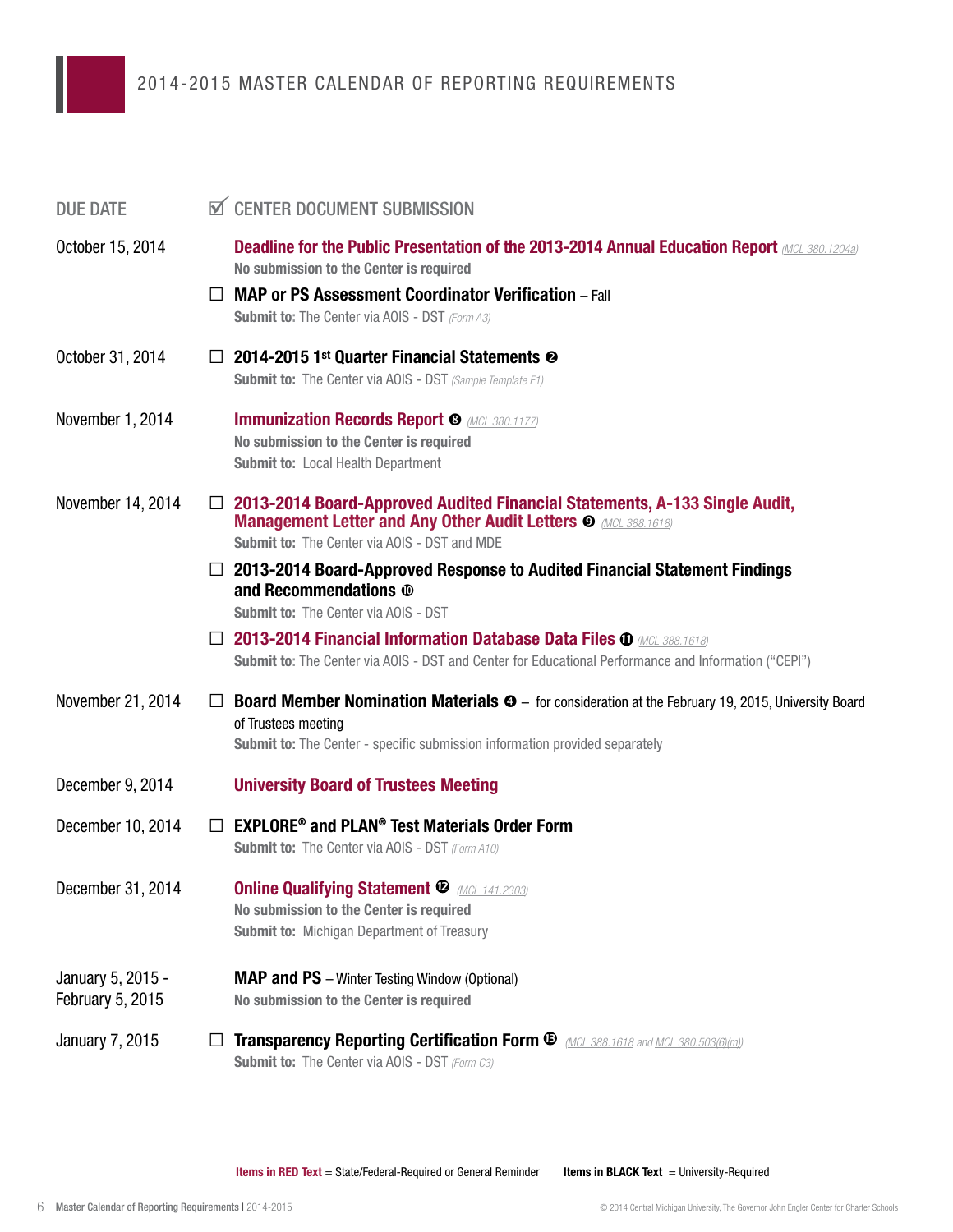| <b>DUE DATE</b>                   | <b>CENTER DOCUMENT SUBMISSION</b>                                                                                                                                                                                                     |  |
|-----------------------------------|---------------------------------------------------------------------------------------------------------------------------------------------------------------------------------------------------------------------------------------|--|
| January 28, 2015                  | 2015-2016 Application and Enrollment Information Form <sup>®</sup><br>⊔<br><b>Submit to:</b> The Center via AOIS - DST (Form C4)                                                                                                      |  |
|                                   | 2015-2016 Board-Approved Contract Amendment Request Resolution<br>ப<br><b>Submit to:</b> The Center via AOIS - DST (Contract Amendment Resolution)                                                                                    |  |
| January 30, 2015                  | <b>Board Member Nomination Materials <math>\Phi</math></b> – for consideration at the April 30, 2015, University Board<br>$\perp$<br>of Trustees meeting                                                                              |  |
|                                   | <b>Submit to:</b> The Center - specific submission information provided separately                                                                                                                                                    |  |
|                                   | 2014-2015 2 <sup>nd</sup> Quarter Financial Statements <sup>®</sup><br>ப<br><b>Submit to:</b> The Center via AOIS - DST (Sample Template F1)                                                                                          |  |
| February 1, 2015                  | <b>Immunization Records Report <sup>®</sup> MCL 380.1177</b><br>No submission to the Center is required<br><b>Submit to: Local Health Department</b>                                                                                  |  |
| February 11, 2015                 | <b>Supplemental Student Count Day (MCL 380.1606a)</b>                                                                                                                                                                                 |  |
| February 13, 2015                 | 2014-2015 Preliminary Head Count Form – Supplemental Count (Schools in 1st/2nd year<br>⊔<br>ONLY) <sup>®</sup><br><b>Submit to:</b> The Center via AOIS - DST (Form C6)                                                               |  |
|                                   | ARVA <sup>®</sup><br>$\perp$<br><b>Submit to: The Center via AOIS - DST</b>                                                                                                                                                           |  |
| February 18, 2015                 | <b>EXPLORE and PLAN Schedule and Enrollment Form</b><br>$\perp$<br><b>Submit to:</b> The Center via AOIS - DST (Form A6)                                                                                                              |  |
| February 19, 2015                 | <b>University Board of Trustees Meeting</b>                                                                                                                                                                                           |  |
| March 2, 2015 -<br>March 13, 2015 | 2015 EXPLORE and PLAN Tests - Testing Window (Grades 9 and 10)<br>No submission to the Center is required                                                                                                                             |  |
| March 3, 2015 -<br>March 18, 2015 | 2015 College Entrance; ACT - Testing Window<br>(Grade 11 - all students; Grade 12 - make-up as needed)<br>No submission to the Center is required                                                                                     |  |
| March 25, 2015                    | <b>Board Member Nomination Materials <math>\bullet</math></b> - for consideration at the June 23, 2015, University Board<br>of Trustees meeting<br><b>Submit to:</b> The Center - specific submission information provided separately |  |
|                                   | <b>MAP and PS Schedule</b> - Spring<br>⊔<br><b>Submit to:</b> The Center via AOIS - DST (Form A4)                                                                                                                                     |  |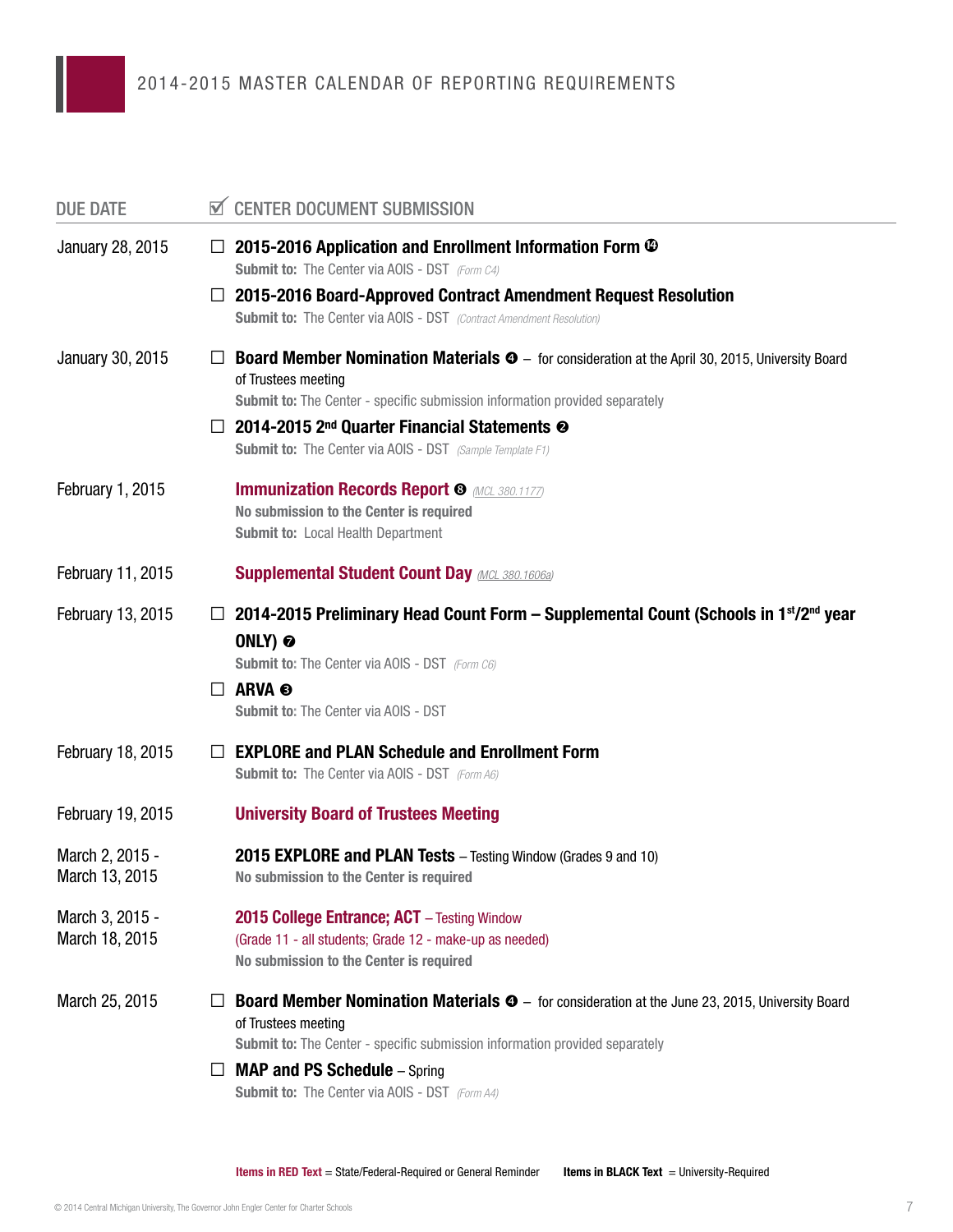| <b>DUE DATE</b>                  |         | <b>☑ CENTER DOCUMENT SUBMISSION</b>                                                                                                                                                                                                     |
|----------------------------------|---------|-----------------------------------------------------------------------------------------------------------------------------------------------------------------------------------------------------------------------------------------|
| April 13, 2015 -<br>June 5, 2015 |         | 2014 Michigan Student Test of Educational Progress ("M-STEP") - Testing Window<br>(Grades 3 through 8, and grade 11) (MCL 388.1081 to 388.1086 (1970 PA 38))<br>No submission to the Center is required                                 |
| April 20, 2015 -<br>May 28, 2015 |         | <b>MAP and PS</b> - Spring Testing Window<br>No submission to the Center is required                                                                                                                                                    |
| April 29, 2015                   |         | $\Box$ 2014-2015 ACT <sup>®</sup> Score Submission Form<br><b>Submit to:</b> The Center via AOIS - DST (Form A5)                                                                                                                        |
| April 30, 2015                   |         | <b>University Board of Trustees Meeting</b>                                                                                                                                                                                             |
|                                  |         | 2014-2015 3rd Quarter Financial Statements <sup>®</sup><br><b>Submit to:</b> The Center via AOIS - DST (Sample Template F1)                                                                                                             |
| May 27, 2015                     |         | 2014-2015 Board-Approved Letter of Engagement for the Annual Independent<br>Financial Audit (including A-133 Single Audit, if applicable) $\Phi$<br><b>Submit to: The Center via AOIS - DST</b>                                         |
| May 28, 2015                     | $\perp$ | <b>MAP or PS Assessment Coordinator Verification</b> – Spring<br><b>Submit to:</b> The Center via AOIS - DST (Form A3)                                                                                                                  |
| June 3, 2015                     | $\Box$  | <b>MAP or PS Student Assessment Form (if applicable)</b><br><b>Submit to:</b> The Center via AOIS - DST (Form A11)                                                                                                                      |
| June 19, 2015                    |         | <b>Board Member Nomination Materials <math>\Phi</math></b> – for consideration at the September 17, 2015, University<br><b>Board of Trustees meeting</b><br>Submit to: The Center - specific submission information provided separately |
| June 23, 2015                    |         | <b>University Board of Trustees Meeting</b>                                                                                                                                                                                             |
| June 30, 2015                    |         | $\Box$ 2015-2016 Board-Approved Annual Operating Budget - General Fund and Special<br><b>Revenue Fund(s) ®</b> (MCL 141.434-141.440a)<br><b>Submit to:</b> The Center via AOIS - DST (Sample Template F2)                               |
|                                  |         | <b>2015-2016 Notice of Public Hearing <math>\Phi</math></b> <i>MCL 141.412</i><br><b>Submit to:</b> The Center via AOIS - DST (Sample Template F3)                                                                                      |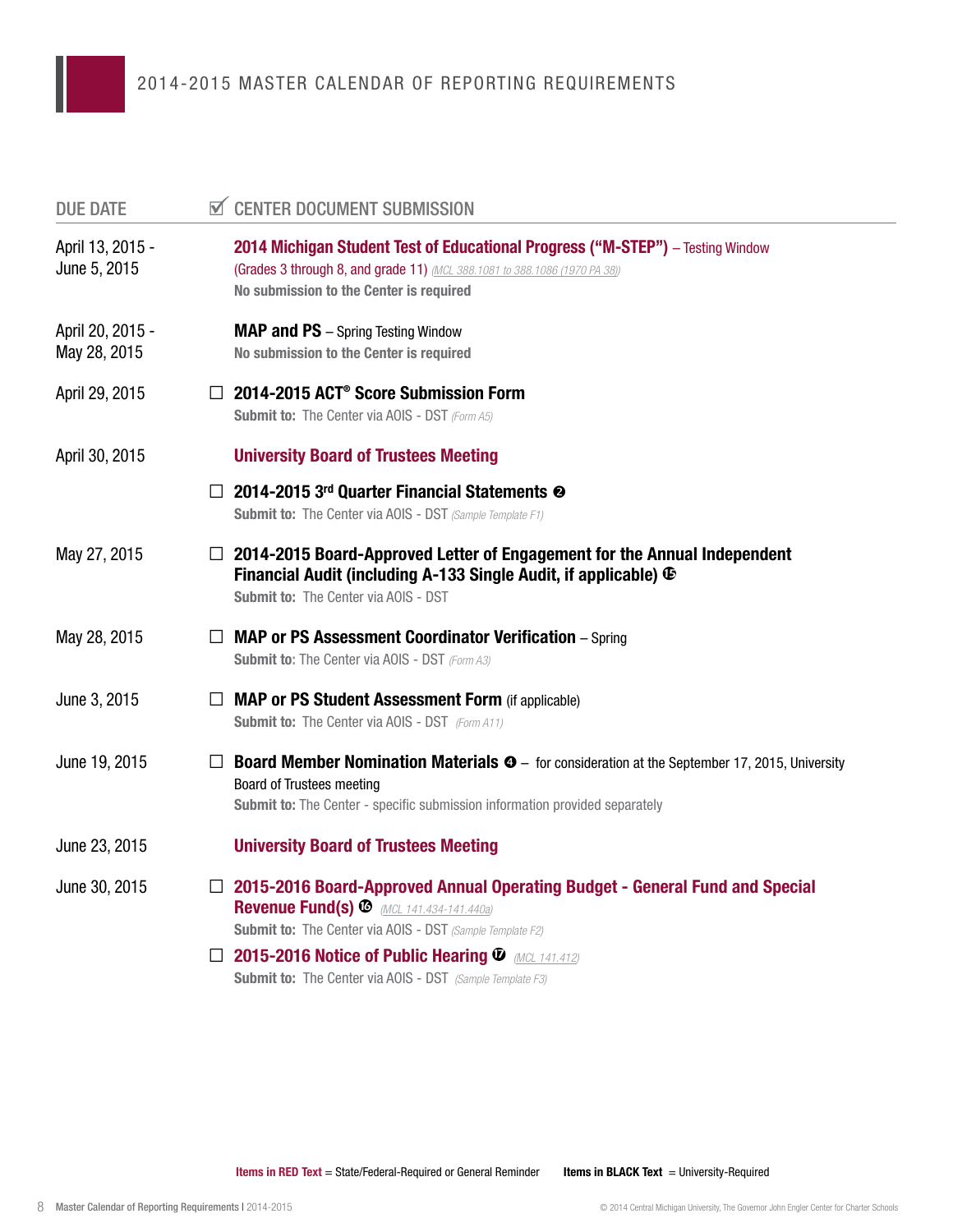THE FOLLOWING DOCUMENTS REQUIRE SUBMISSION WITHIN A CERTAIN NUMBER OF DAYS FOLLOWING ACADEMY BOARD ACTION OR OTHER OCCURRENCES.

| <b>CENTER DOCUMENT SUBMISSION</b>                                                                                                                                                                                                                                                                                                                                                                                                                                           |
|-----------------------------------------------------------------------------------------------------------------------------------------------------------------------------------------------------------------------------------------------------------------------------------------------------------------------------------------------------------------------------------------------------------------------------------------------------------------------------|
| <b>Conflict of Interest Disclosure ("CID")</b> The Center will send a CID to each individual board<br>member for completion and submission based on the board member's appointment date. The CID is<br>available at: http://www.thecenterforcharters.org/modules.php?name=Documents&op=viewlive&sp_id=752<br><b>Submit to: The Center via AOIS-DST</b>                                                                                                                      |
| <b>Reauthorization Materials</b>                                                                                                                                                                                                                                                                                                                                                                                                                                            |
| <b>Submit to:</b> The Center - specific submission information provided separately                                                                                                                                                                                                                                                                                                                                                                                          |
| <b>Certificate(s) of Use and Occupancy</b>                                                                                                                                                                                                                                                                                                                                                                                                                                  |
| <b>Submit to:</b> The Center - specific submission information provided separately                                                                                                                                                                                                                                                                                                                                                                                          |
| <b>Academy Board Special Meeting Notice</b> The Academy is required to provide a copy of the<br>notice when it is posted at the Academy.<br><b>Submit to: The Center via AOIS - DST</b>                                                                                                                                                                                                                                                                                     |
| Academy Board Meeting Cancellation Notice The Academy is required to provide notice of                                                                                                                                                                                                                                                                                                                                                                                      |
| any meeting cancellations.                                                                                                                                                                                                                                                                                                                                                                                                                                                  |
| Submit to: The Center via AOIS - DST                                                                                                                                                                                                                                                                                                                                                                                                                                        |
| Long-Term Financing Upon Academy Board action to pursue long-term financing, the Academy is<br>required to provide written notice of the Academy Board's long-term financing plan.<br>• At least 30 days prior to closing, the Academy is required to submit long-term financing closing<br>documents with related materials (including long-term intercept requests, if applicable).<br><b>Submit to:</b> The Center - specific submission information provided separately |
| <b>Short-Term Financing</b><br>• Michigan Finance Authority ("MFA") Borrowings Prior to closing, the Academy is required to:<br>Request an Authorizer's Letter from the Center which must then be submitted by the Academy to<br>MFA with its application. After closing, the Academy is required to submit a copy of the MFA<br>financing transcript.                                                                                                                      |
| • Non-MFA Borrowings At least 15 days prior to closing, the Academy is required to provide all closing<br>documents, including any short-term intercept requests and related documentation, if applicable.                                                                                                                                                                                                                                                                  |
| <b>Submit to:</b> The Center - specific submission information provided separately                                                                                                                                                                                                                                                                                                                                                                                          |
| The Academy and Educational Service Provider ("ESP") Insurance Certificates are<br>required to be submitted annually upon renewal.                                                                                                                                                                                                                                                                                                                                          |
| <b>Submit to:</b> The Center – specific submission information provided separately                                                                                                                                                                                                                                                                                                                                                                                          |
| Board-Reviewed Draft ESP Agreement (including amendments), Draft Legal<br><b>Opinion, and ESP Information Sheet</b> are required to be submitted at least 30 days prior to<br>execution. Refer to the ESP Policies.<br><b>Submit to:</b> The Center – specific submission information provided separately                                                                                                                                                                   |
| <b>Board-Reviewed Draft Matriculation Agreement(s)</b> are required to be submitted 30 days                                                                                                                                                                                                                                                                                                                                                                                 |
| prior to execution.                                                                                                                                                                                                                                                                                                                                                                                                                                                         |
| <b>Submit to:</b> The Center – specific submission information provided separately                                                                                                                                                                                                                                                                                                                                                                                          |
| <b>Board-Reviewed Draft Facility Lease Agreement(s) (including amendments)</b> are<br>required to be submitted at least 30 days prior to renewal or execution.<br><b>Submit to:</b> The Center – specific submission information provided separately                                                                                                                                                                                                                        |
|                                                                                                                                                                                                                                                                                                                                                                                                                                                                             |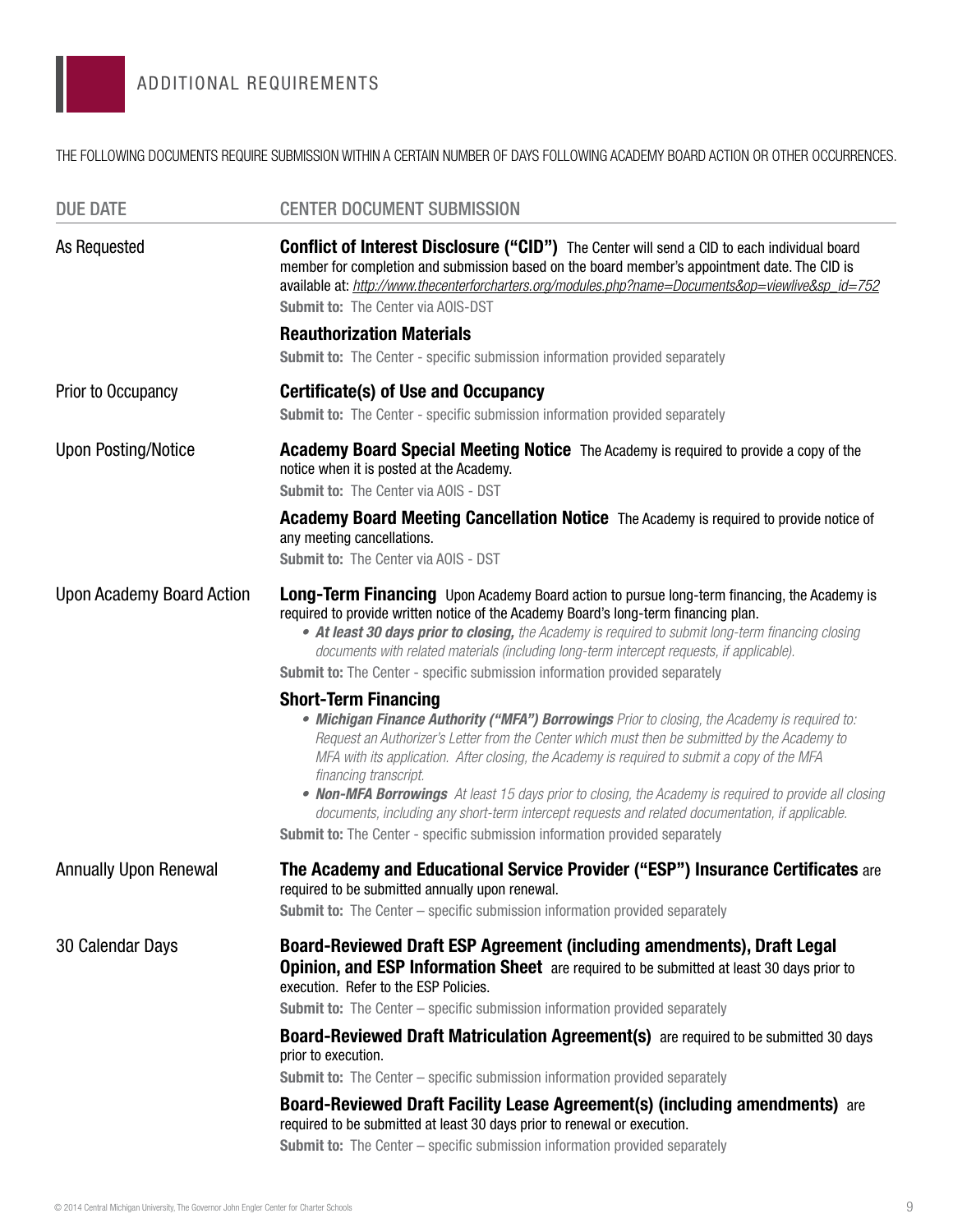THE FOLLOWING DOCUMENTS REQUIRE SUBMISSION WITHIN A CERTAIN NUMBER OF DAYS FOLLOWING ACADEMY BOARD ACTION OR OTHER OCCURRENCES.

| <b>DUE DATE</b>  | <b>CENTER DOCUMENT SUBMISSION</b>                                                                                                                                                                                                                                                                                                                                                                                                                                                                                                                                                                                                                  |
|------------------|----------------------------------------------------------------------------------------------------------------------------------------------------------------------------------------------------------------------------------------------------------------------------------------------------------------------------------------------------------------------------------------------------------------------------------------------------------------------------------------------------------------------------------------------------------------------------------------------------------------------------------------------------|
| 30 Calendar Days | <b>Academy's Insurance Policies</b> The Academy is required to submit the following insurance policies<br>(including all forms and endorsements) within 30 days of annual renewal:<br>• General Liability<br>• Automobile<br>• Liability<br>• Workers Compensation<br>• Property<br>• Errors & Omissions including Directors & Officers and School Leaders Errors & Omissions<br>• Employment Practices Liability<br>• Employee Dishonesty<br>• Sexual Molestation & Abuse coverage and Corporal Punishment coverage<br>• Umbrella/Excess Liability policies<br><b>Submit to:</b> The Center - specific submission information provided separately |
| 10 Business Days | Amended Budget for the General Fund and Special Revenue Fund(s) This submission is<br>due within ten (10) business days after Academy Board approval and is required to include:<br>· Object-level detail in a two-column format comparing the Academy Board's prior Board-approved budget<br>to the current amended budget.<br><b>Submit to:</b> The Center via AOIS - DST (Sample Template F4)                                                                                                                                                                                                                                                   |
|                  | <b>Board-Approved Waiver Request(s) and Response(s), if applicable</b> The Academy is<br>required to submit any federal, state or ISD/RESA waiver (including the granting agency's approval<br>documentation) requesting an extension, an exemption and/or relief from any applicable law or reporting<br>requirement (i.e. seat time waiver, etc.).<br><b>Submit to: The Center via AOIS - DST</b>                                                                                                                                                                                                                                                |
| 8 Business days  | Proposed Board Meeting Minutes of Regular, Special or Emergency Board Meetings<br>(including all resolutions) This submission is due within eight (8) business days after the regular,<br>special or emergency board meeting is held.<br><b>Submit to: The Center via AOIS - DST</b>                                                                                                                                                                                                                                                                                                                                                               |
| 5 Business Days  | Litigation and Formal Proceedings The Academy is required to provide notice of any litigation or<br>formal proceedings (including arbitration or mediation) initiated or received by the Academy within<br>five (5) business days upon notification.<br><b>Submit to:</b> The Center – specific submission information provided separately<br><b>Board-Approved Meeting Minutes</b> The Board-approved minutes are required to be submitted within<br>five (5) business days after a regular, special or emergency meeting wherein minutes are approved.<br><b>Submit to: The Center via AOIS - DST</b>                                            |
|                  | Board-Approved Changes to the Annual Calendar of Regularly Scheduled Meetings<br>Any Board-approved changes to the Board Calendar are required to be submitted within five (5) business<br>days after Board approval.<br>Submit to: The Center via AOIS - DST<br><b>Application and Enrollment Results Form</b> The Academy is required to submit a completed<br>Application and Enrollment Results Form within five (5) business days after the close of open enrollment and/or<br>prior to the Academy's Random Selection Drawing.<br><b>Submit to:</b> The Center via AOIS - DST (Form C5)                                                      |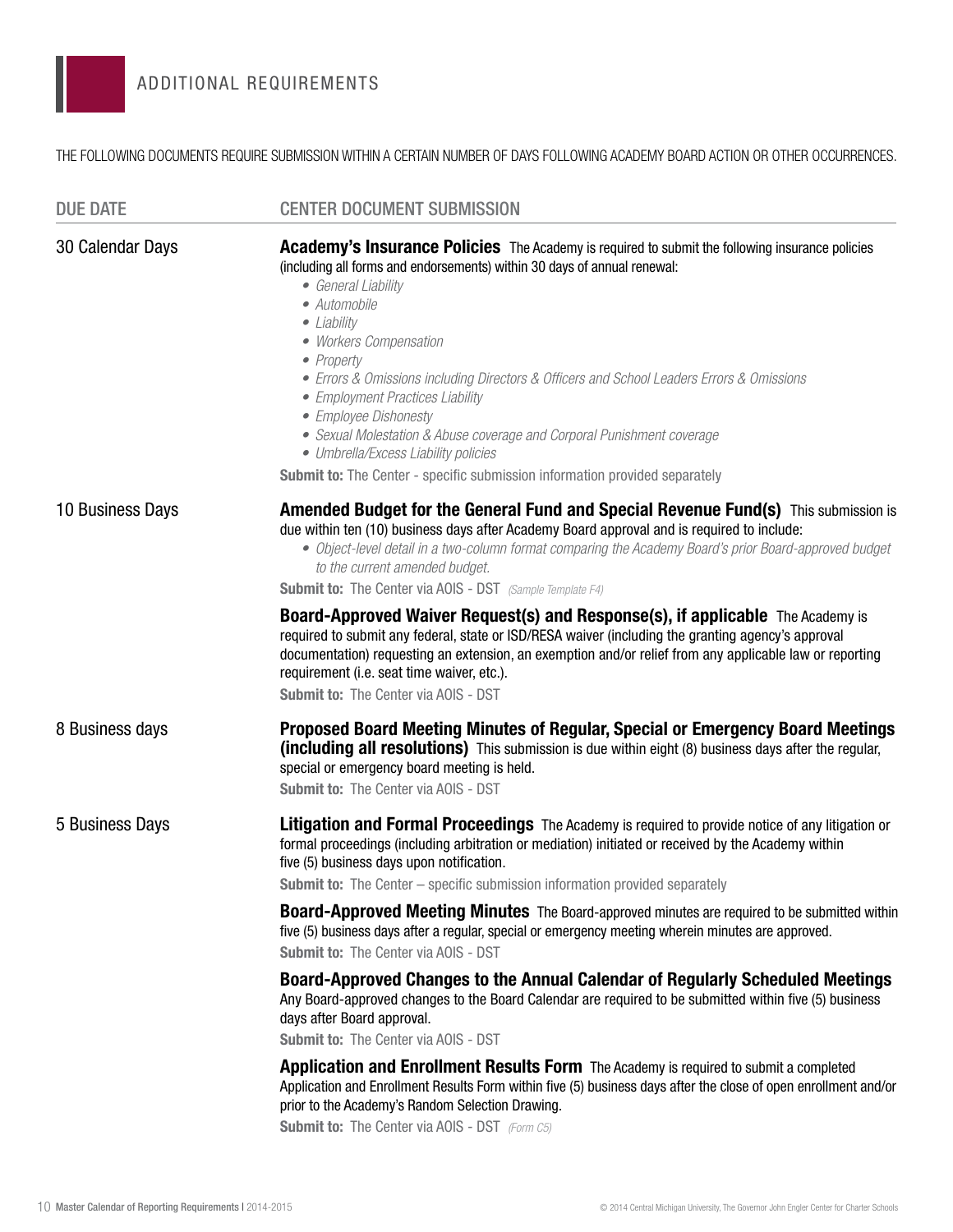<span id="page-10-0"></span>

appropriate Board-approved budget. The submission, for all funds, is required to include:

• Statement of Revenues, Expenditures and Changes in Fund Balance with object-level detail

meeting.

• Balance Sheet

application.

| Ø                     | <b>Board Member Nomination Materials.</b> The submission is required to include:<br>• Board minutes of meeting at which nominating resolution was adopted (submit via AOIS-DST)<br>• Board-approved Nominating Resolution (submit via AOIS-DST). The resolution is available at: http://www.thecenterforcharters.org/modules.php?name=Documents&op=viewlive&<br>sp id=755                                                                                                                                                                                                                                                                                                                                                                                                                                                                                                                                  |    |
|-----------------------|------------------------------------------------------------------------------------------------------------------------------------------------------------------------------------------------------------------------------------------------------------------------------------------------------------------------------------------------------------------------------------------------------------------------------------------------------------------------------------------------------------------------------------------------------------------------------------------------------------------------------------------------------------------------------------------------------------------------------------------------------------------------------------------------------------------------------------------------------------------------------------------------------------|----|
|                       | • Board Member Application for Board Appointment (see online application at http://www.thecenterforcharters.org/psaba/main.aspx)                                                                                                                                                                                                                                                                                                                                                                                                                                                                                                                                                                                                                                                                                                                                                                           |    |
| 0                     | Financial Account Signatory Card. The submission is limited to the signatory card reflecting all authorized signatories for the Academy's depository account wherein the University,<br>as the Fiscal Agent for the Academy, deposits the Academy's state school aid funds. This submission is required to be produced by the applicable financial institution. (Note: The<br>submission should restrict the Academy's account number to only the last four digits.)                                                                                                                                                                                                                                                                                                                                                                                                                                       |    |
| ❻                     | <b>Annual Nonprofit Corporation Information Update</b> . For more information on the Department of Licensing and Regulatory Affairs ("LARA") see LARA's website, <i>www.michigan.</i><br>gov/lara (Forms & Publication, Corporation Forms, MICHIGAN NONPROFIT CORPORATION FILING INFORMATION), for further information.                                                                                                                                                                                                                                                                                                                                                                                                                                                                                                                                                                                    |    |
| 0                     | Preliminary Head Count Form. If the Academy is in its first two years of operation, or if new grade levels have been added in the current fiscal year, then the Academy is also<br>required to submit a separate form, known as the Public School Academy Preliminary Pupil Membership Head Count, to MDE. Please refer to the MDE website, www.michigan.gov/mde,<br>to obtain the Public School Academy Preliminary Pupil Membership Head Count Form and confirm the MDE due date.                                                                                                                                                                                                                                                                                                                                                                                                                        |    |
| ❸                     | Immunization Records Report. The Academy is required to submit the list of new entrants and their immunization status. A financial penalty of 5% of the Academy's state school<br>aid allocation may be assessed if the Academy's immunization rate is not at or above 90% as of November 1 (2014) and 95% as of February 1 (2015).                                                                                                                                                                                                                                                                                                                                                                                                                                                                                                                                                                        |    |
| ☺                     | Board-Approved Audited Financial Statements, A-133 Single Audit, Management Letter and Any Other Audit Letters. The Academy Board must approve the Audited<br>Financial Statements and related letters prior to submission. The submission to the Center must align with the audit submission made to MDE as follows:<br>• From an electronic source (no scanned documents)<br>• Final (no DRAFT versions will be accepted)<br>• Signed and without password protection<br>All documents must be in one file and should be in the following order: (1) Financial Statements; (2) A-133 Single Audit, if required; (3) Management Letter and Any Other Audit Letters<br>(i.e. Governance). The Data Collection Form is NOT required to be submitted. Additional information on MDE's audit submission requirements is available at: http://www.michigan.gov/<br>mde/0,4615,7-140-6530_9091-95424--,00.html. |    |
| ⑩                     | Board-Approved Response to the Audited Financial Statement Findings and Recommendations. The Board-approved submission is required to be a separate letter (not<br>the meeting minutes) and include a response to any/all findings and recommendations contained within:<br>• Audited Financial Statements<br>• Report on Internal Control over Financial Reporting<br>• Management Letter, if issued<br>• A-133 Single Audit Report: Schedule of Findings and Questioned Costs, if issued<br>• Any other audit letters, not included above, that were issued<br>In the event the Academy's audited financial statements, and supporting reports, contain no findings or recommendations and no Management Letter was issued, then the Academy is<br>required to submit a letter to the Center from the Academy's auditor stating that no Management Letter was issued.                                    |    |
|                       | Financial Information Database ("FID") Data Files. The following five (5) submissions are required:<br>1. FID Submission Confirmation Page (PDF format); 2. Balance Sheet (MS-Excel or comma delimited format); 3. Revenue File (MS-Excel or comma delimited format); 4. Expenditure File<br>(MS-Excel or comma delimited format); and 5. Educational Service Provider File, if applicable (MS-Excel or comma delimited format)<br>FID Data Files are required to balance to the Audited Financial Statements and are only to be submitted to the Center after they have been uploaded, and submitted to CEPI. In the event<br>the Academy submits revised FID Data Files to CEPI they must also be submitted to the Center.                                                                                                                                                                               |    |
| Ø                     | <b>Online Qualifying Statement.</b> Municipalities subject to the Revised Municipal Finance Act, (PA 34 of 2001), including public school academies, are required to annually submit a<br>qualifying statement electronically using the State of Michigan - Department of Treasury's website: http://www.michigan.gov/treasury/0,1607,7-121-1751 8013-168489--00.html.                                                                                                                                                                                                                                                                                                                                                                                                                                                                                                                                     |    |
| ⊕                     | Transparency Reporting Certification Form. The Revised School Code and the State School Aid Act, requires all school districts, including public school academies, to adhere<br>to specific mandated reporting items commonly referred to as "transparency" requirements. This submission (see associated Form C3) is a mechanism to ensure the Academy is<br>appropriately fulfilling its reporting requirements, as mandated by applicable law.                                                                                                                                                                                                                                                                                                                                                                                                                                                          |    |
| ⊕                     | Application and Enrollment Information Form. Upon receipt of the Academy's information, specific due dates will be added as follows:<br>• First Day of Open Enrollment. The submission is required to include: the Academy's Legal Notice, Advertisement or Affidavit of Publication<br>Five (5) Business Days After the Close of Open Enrollment and/or prior to the Academy's Random Selection Drawing. The submission is required to include: the Academy's completed<br>Application and Enrollment Results Form (Form C5)                                                                                                                                                                                                                                                                                                                                                                              |    |
| ß                     | Board-Approved Letter of Engagement for the Annual Independent Financial Audit (including A-133 Audit) – if applicable. If the Academy Board previously approved<br>a multi-year audit engagement letter (including an A-133 Audit, if applicable) that covers the 2013-2014 audited financial statements, then no additional submission is required by the<br>Academy at this time.                                                                                                                                                                                                                                                                                                                                                                                                                                                                                                                       |    |
| Ø                     | Board-Approved Annual Operating Budget - General Fund and Special Revenue Fund(s). The submission is required to include object-level detail in a three-column format:<br>1. Last Year Actual (FY2013-2014 Audited Financial Statements): 2. Current Year Projection (agrees with the most recent FY2014-2015 Board-approved budget): and 3. Proposed<br>Budget (FY2015-2016)                                                                                                                                                                                                                                                                                                                                                                                                                                                                                                                              |    |
| $\boldsymbol{\varpi}$ | Notice of Public Hearing. The submission is required to be in the form of a Legal Notice. Advertisement or Affidavit of Publication that is published at least 6 days prior to the hearing<br>and include:<br>• Time and location of hearing<br>• Location where a copy of the budget is available for public inspection                                                                                                                                                                                                                                                                                                                                                                                                                                                                                                                                                                                   |    |
|                       | © 2014 Central Michigan University, The Governor John Engler Center for Charter Schools                                                                                                                                                                                                                                                                                                                                                                                                                                                                                                                                                                                                                                                                                                                                                                                                                    | 11 |

Board-Approved Annual Calendar of Regularly Scheduled Meetings. The submission is required to include one (1) meeting date to be designated as the Board's "Annual"<br>mooting

**Academy Roles Verification Application ("ARVA").** Administrators and Board Corresponding Agents will receive an email with submission information and a link to access this annication

Quarterly Financial Statements ("QFS"). The Academy is required to provide financial information in comparative budget-to-actual format in accordance with generally accepted **Quarterly Financial Statements ("QFS").** The Academy is required to provide financial information in comparative budget-to-actual format in accordance with generally accepted by public sector accounting principles, consis